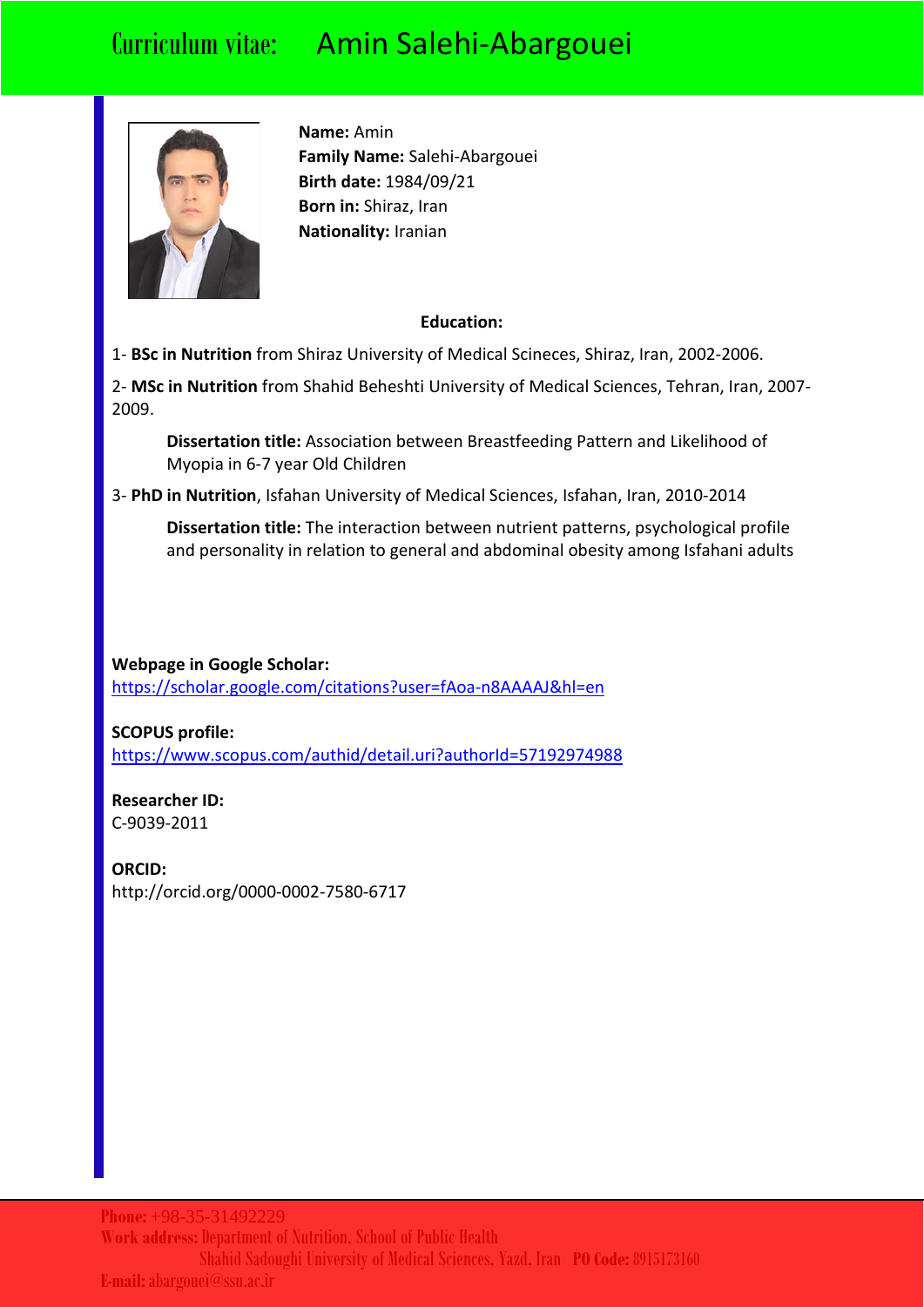#### **Papers in peer-reviewed International Journals:**

1. Rastmanesh R, Abargouei AS, Shadman Z, Ebrahimi AA, Weber CE. A pilot study of potassium supplementation in the treatment of hypokalemic patients with rheumatoid arthritis: a randomized, double-blinded, placebo-controlled trial. The journal of pain. 2008;9(8):722-31.

2. Abargouei AS, Janghorbani M, Salehi-Marzijarani M, Esmaillzadeh A. Effect of dairy consumption on weight and body composition in adults: a systematic review and metaanalysis of randomized controlled clinical trials. International journal of obesity (2005). 2012;36(12):1485-93.

3. Abargouei AS, Kalantari N, Omidvar N, Rashidkhani B, Rad AH, Ebrahimi AA, et al. Refined carbohydrate intake in relation to non-verbal intelligence among Tehrani schoolchildren. Public health nutrition. 2012;15(10):1925-31.

4. Bahreini N, Gharipour M, Khosravi-Boroujeni H, Rouhi-Boroujeni H, Shiranian A, Salehi-Abargouei A, et al. Pivotal role of mediterranean dietary regimen in the increase of serum magnesium concentration in patients with coronary artery disease. Journal of nutrition and metabolism. 2013;2013:431070.

5. Bahreini N, Noor MI, Koon PB, Talib RA, Lubis SH, Dashti MG, et al. Weight status among Iranian adolescents: Comparison of four different criteria. Journal of research in medical sciences : the official journal of Isfahan University of Medical Sciences. 2013;18(8):641-6.

6. Rouhani MH, Salehi-Abargouei A, Azadbakht L. Effect of glycemic index and glycemic load on energy intake in children. Nutrition (Burbank, Los Angeles County, Calif). 2013;29(9):1100-5.

7. Salehi-Abargouei A, Abdollahzad H, Bameri Z, Esmaillzadeh A. Underweight, overweight and obesity among zaboli adolescents: a comparison between international and iranians' national criteria. International journal of preventive medicine. 2013;4(5):523-30.

8. Salehi-Abargouei A, Maghsoudi Z, Shirani F, Azadbakht L. Effects of Dietary Approaches to Stop Hypertension (DASH)-style diet on fatal or nonfatal cardiovascular diseases--incidence: a systematic review and meta-analysis on observational prospective studies. Nutrition (Burbank, Los Angeles County, Calif). 2013;29(4):611-8.

9. Saneei P, Salehi-Abargouei A, Esmaillzadeh A. Serum 25-hydroxy vitamin D levels in relation to body mass index: a systematic review and meta-analysis. Obesity reviews : an official journal of the International Association for the Study of Obesity. 2013;14(5):393-404.

10. Shirani F, Salehi-Abargouei A, Azadbakht L. Effects of Dietary Approaches to Stop Hypertension (DASH) diet on some risk for developing type 2 diabetes: a systematic review and meta-analysis on controlled clinical trials. Nutrition (Burbank, Los Angeles County, Calif). 2013;29(7-8):939-47.

11. Tabesh M, Salehi-Abargouei A, Tabesh M, Esmaillzadeh A. Maternal vitamin D status and risk of pre-eclampsia: a systematic review and meta-analysis. The Journal of clinical endocrinology and metabolism. 2013;98(8):3165-73.

12. Feizizadeh S, Salehi-Abargouei A, Akbari V. Efficacy and safety of Saccharomyces boulardii for acute diarrhea. Pediatrics. 2014;134(1):e176-91.

13. Mehrabani S, Salehi-Abargouei A, Asemi M, Mehrabani S, Feizi A, Safavi SM. Effect of Low-fat Milk Consumption Compared to Apple Juice and Water on the Energy Intake Among 10-12-Year-Old Obese Boys: A Three-way Cross-over Clinical Trial.

**Work address:**Department of Nutrition, School of Public Health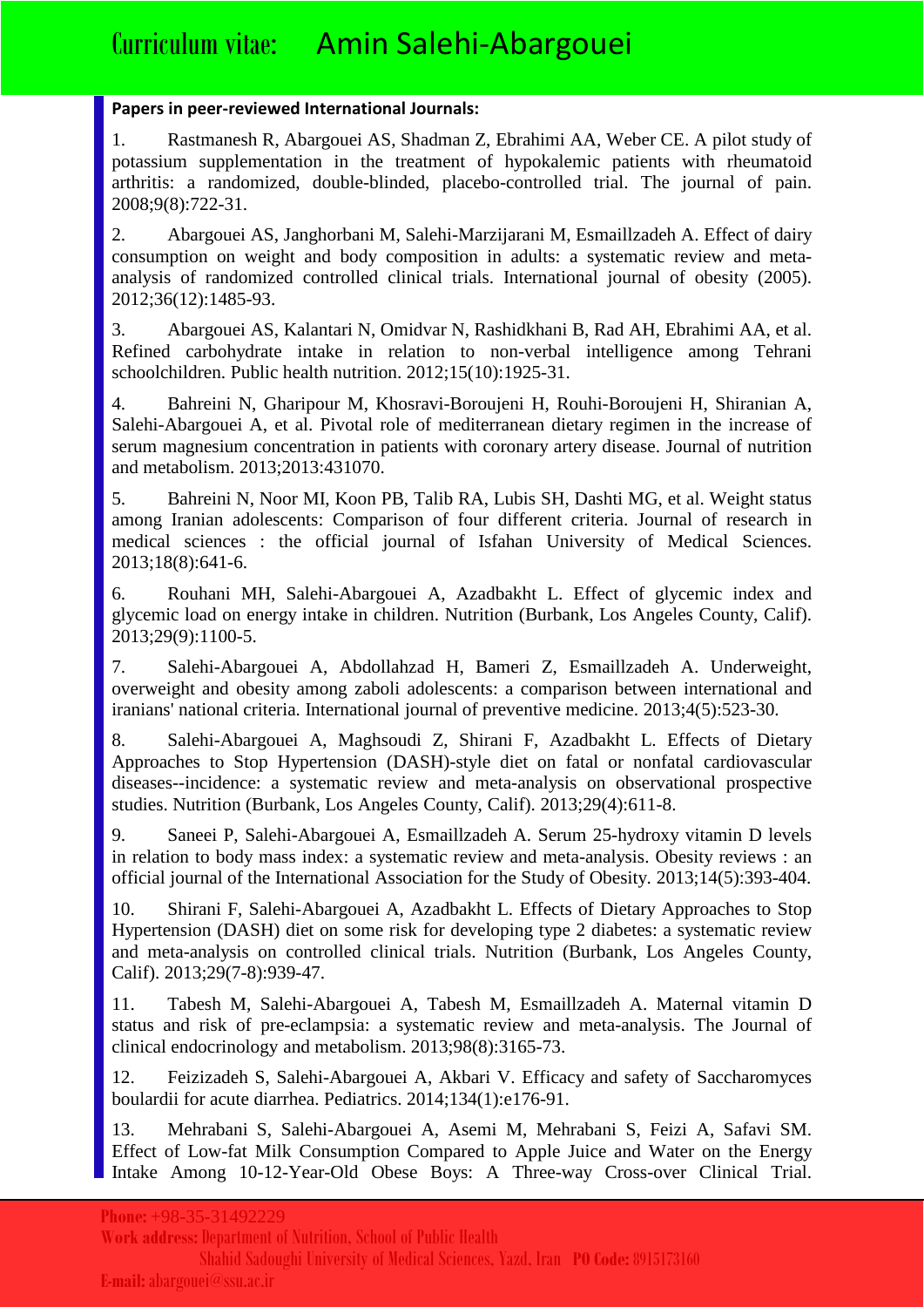International journal of preventive medicine. 2014;5(11):1405-11.

14. Rouhani MH, Salehi-Abargouei A, Surkan PJ, Azadbakht L. Is there a relationship between red or processed meat intake and obesity? A systematic review and meta-analysis of observational studies. Obesity reviews : an official journal of the International Association for the Study of Obesity. 2014;15(9):740-8.

15. Salehi-Abargouei A, Shiranian A, Ehsani S, Surkan PJ, Esmaillzadeh A. Caesarean delivery is associated with childhood general obesity but not abdominal obesity in Iranian elementary school children. Acta paediatrica (Oslo, Norway : 1992). 2014;103(9):e383-7.

16. Saneei P, Salehi-Abargouei A, Esmaillzadeh A, Azadbakht L. Influence of Dietary Approaches to Stop Hypertension (DASH) diet on blood pressure: a systematic review and meta-analysis on randomized controlled trials. Nutrition, metabolism, and cardiovascular diseases : NMCD. 2014;24(12):1253-61.

17. Sedighi M, Salehi-Abargouei A, Oryan G, Faghri J. Epidemiology of VIM-1 imipenem resistant Pseudomonas aeruginosa in Iran: A systematic review and meta-analysis. Journal of research in medical sciences : the official journal of Isfahan University of Medical Sciences. 2014;19(9):899-903.

18. Askari G, Iraj B, Salehi-Abargouei A, Fallah AA, Jafari T. The association between serum selenium and gestational diabetes mellitus: a systematic review and meta-analysis. Journal of trace elements in medicine and biology : organ of the Society for Minerals and Trace Elements (GMS). 2015;29:195-201.

19. Hariri M, Ghiasvand R, Shiranian A, Askari G, Iraj B, Salehi-Abargouei A. Does omega-3 fatty acids supplementation affect circulating leptin levels? A systematic review and meta-analysis on randomized controlled clinical trials. Clinical endocrinology. 2015;82(2):221-8.

20. Mohammadifard N, Salehi-Abargouei A, Salas-Salvadó J, Guasch-Ferré M, Humphries K, Sarrafzadegan N. The effect of tree nut, peanut, and soy nut consumption on blood pressure: a systematic review and meta-analysis of randomized controlled clinical trials. The American journal of clinical nutrition. 2015;101(5):966-82.

21. Salehi-Abargouei A, Izadi V, Azadbakht L. The effect of low calorie diet on adiponectin concentration: a systematic review and meta-analysis. Hormone and metabolic research = Hormon- und Stoffwechselforschung = Hormones et metabolisme. 2015;47(8):549-55.

22. Salehi-Abargouei A, Saraf-Bank S, Bellissimo N, Azadbakht L. Effects of non-soy legume consumption on C-reactive protein: a systematic review and meta-analysis. Nutrition (Burbank, Los Angeles County, Calif). 2015;31(5):631-9.

23. Haghighatdoost F, Salehi-Abargouei A, Surkan PJ, Azadbakht L. The effects of low carbohydrate diets on liver function tests in nonalcoholic fatty liver disease: A systematic review and meta-analysis of clinical trials. Journal of research in medical sciences : the official journal of Isfahan University of Medical Sciences. 2016;21:53.

24. Hajishafiee M, Askari G, Iranj B, Ghiasvand R, Bellissimo N, Totosy de Zepetnek J, et al. The Effect of n-3 Polyunsaturated Fatty Acid Supplementation on Androgen Status in Patients with Polycystic Ovary Syndrome: A Systematic Review and Meta-Analysis of Clinical Trials. Hormone and metabolic research  $=$  Hormon- und Stoffwechselforschung  $=$ Hormones et metabolisme. 2016;48(5):281-9.

25. Maghsoudi Z, Ghiasvand R, Salehi-Abargouei A. Empirically derived dietary patterns and incident type 2 diabetes mellitus: a systematic review and meta-analysis on prospective

**Work address:**Department of Nutrition, School of Public Health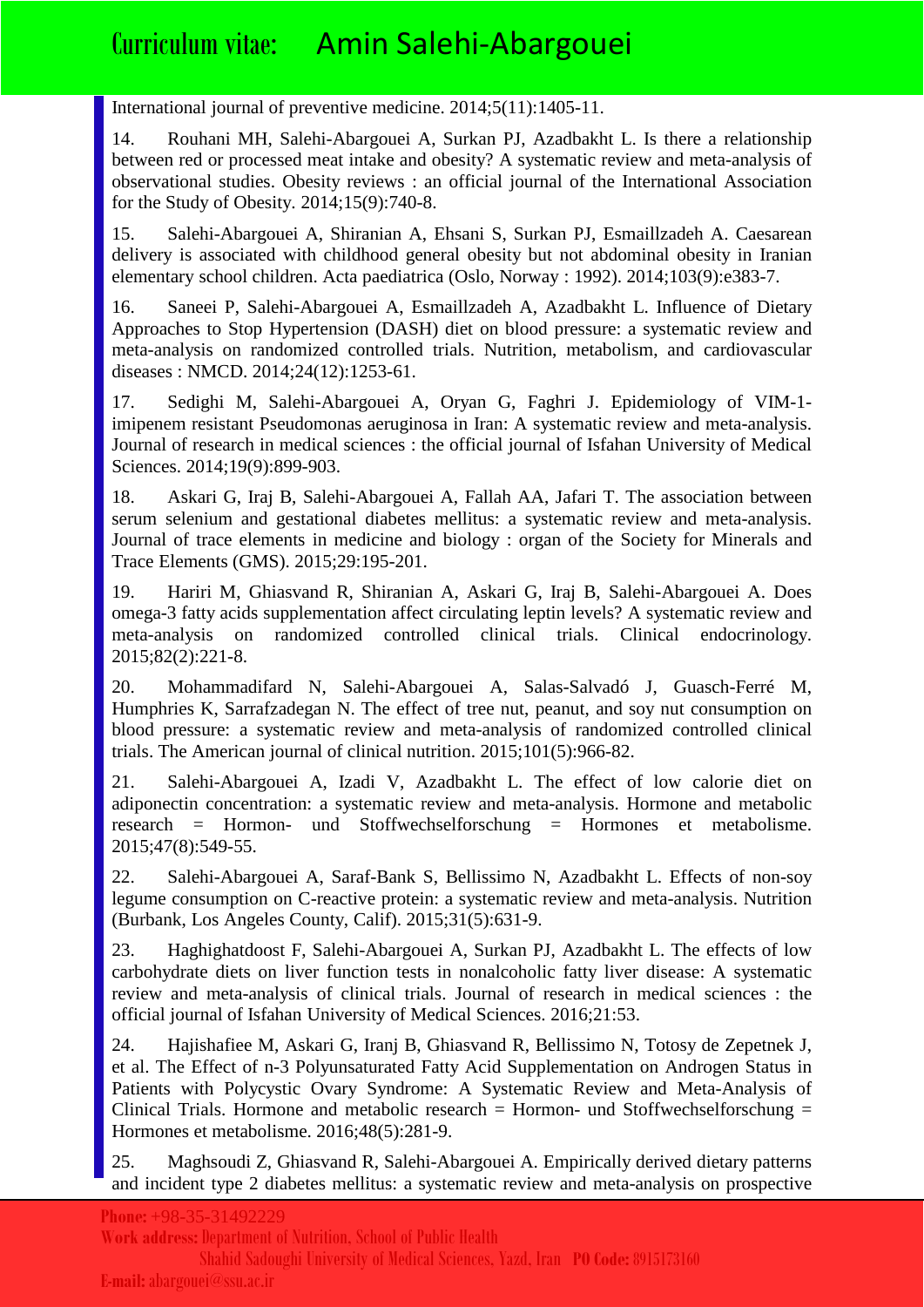observational studies. Public health nutrition. 2016;19(2):230-41.

26. Mehrabani S, Safavi SM, Mehrabani S, Asemi M, Feizi A, Bellissimo N, et al. Effects of low-fat milk consumption at breakfast on satiety and short-term energy intake in 10- to 12 year-old obese boys. European journal of nutrition. 2016;55(4):1389-96.

27. Sadeghi M, Salehi-Abargouei A, Kasaei Z, Sajjadieh-Khajooie H, Heidari R, Roohafza H. Effect of cardiac rehabilitation on metabolic syndrome and its components: A systematic review and meta-analysis. Journal of research in medical sciences : the official journal of Isfahan University of Medical Sciences. 2016;21:18.

28. Salehi-Abargouei A, Akbari F, Bellissimo N, Azadbakht L. Dietary diversity score and obesity: a systematic review and meta-analysis of observational studies. European journal of clinical nutrition. 2016;70(1):1-9.

29. Salehi-Abargouei A, Esmaillzadeh A, Azadbakht L, Keshteli AH, Feizi A, Feinle-Bisset C, et al. Nutrient patterns and their relation to general and abdominal obesity in Iranian adults: findings from the SEPAHAN study. European journal of nutrition. 2016;55(2):505- 18.

30. Sarrafzadegan N, Khosravi-Boroujeni H, Lotfizadeh M, Pourmogaddas A, Salehi-Abargouei A. Magnesium status and the metabolic syndrome: A systematic review and metaanalysis. Nutrition (Burbank, Los Angeles County, Calif). 2016;32(4):409-17.

31. Soltani S, Shirani F, Chitsazi MJ, Salehi-Abargouei A. The effect of dietary approaches to stop hypertension (DASH) diet on weight and body composition in adults: a systematic review and meta-analysis of randomized controlled clinical trials. Obesity reviews : an official journal of the International Association for the Study of Obesity. 2016;17(5):442- 54.

32. Azadi-Yazdi M, Karimi-Zarchi M, Salehi-Abargouei A, Fallahzadeh H, Nadjarzadeh A. Effects of Dietary Approach to Stop Hypertension diet on androgens, antioxidant status and body composition in overweight and obese women with polycystic ovary syndrome: a randomised controlled trial. Journal of human nutrition and dietetics : the official journal of the British Dietetic Association. 2017;30(3):275-83.

33. Azadi-Yazdi M, Nadjarzadeh A, Khosravi-Boroujeni H, Salehi-Abargouei A. The Effect of Vitamin D Supplementation on the Androgenic Profile in Patients with Polycystic Ovary Syndrome: A Systematic Review and Meta-Analysis of Clinical Trials. Hormone and metabolic research = Hormon- und Stoffwechselforschung = Hormones et metabolisme. 2017;49(3):174-9.

34. Bialvaei AZ, Kouhsari E, Salehi-Abargouei A, Amirmozafari N, Ramazanzadeh R, Ghadimi-Daresajini A, et al. Epidemiology of multidrug-resistant Acinetobacter baumannii strains in Iran: a systematic review and meta-analysis. Journal of chemotherapy (Florence, Italy). 2017;29(6):327-37.

35. Hadifar S, Moghoofei M, Nematollahi S, Ramazanzadeh R, Sedighi M, Salehi-Abargouei A, et al. Epidemiology of Multidrug Resistant Uropathogenic Escherichia coli in Iran: a Systematic Review and Meta-Analysis. Japanese journal of infectious diseases. 2017;70(1):19-25.

36. Jafari F, Ehsani S, Nadjarzadeh A, Esmaillzadeh A, Noori-Shadkam M, Salehi-Abargouei A. Household food insecurity is associated with abdominal but not general obesity among Iranian children. BMC public health. 2017;17(1):350.

37. Moghimi M, Joukar F, Salehi-Abargouei A, Mozayan MR, Aryanfar A. Perineural Pseudoinvasion: An Unusual Phenomenon in Nonmalignancies. Advances in anatomic

**Phone:** +98-35-31492229

**Work address:**Department of Nutrition, School of Public Health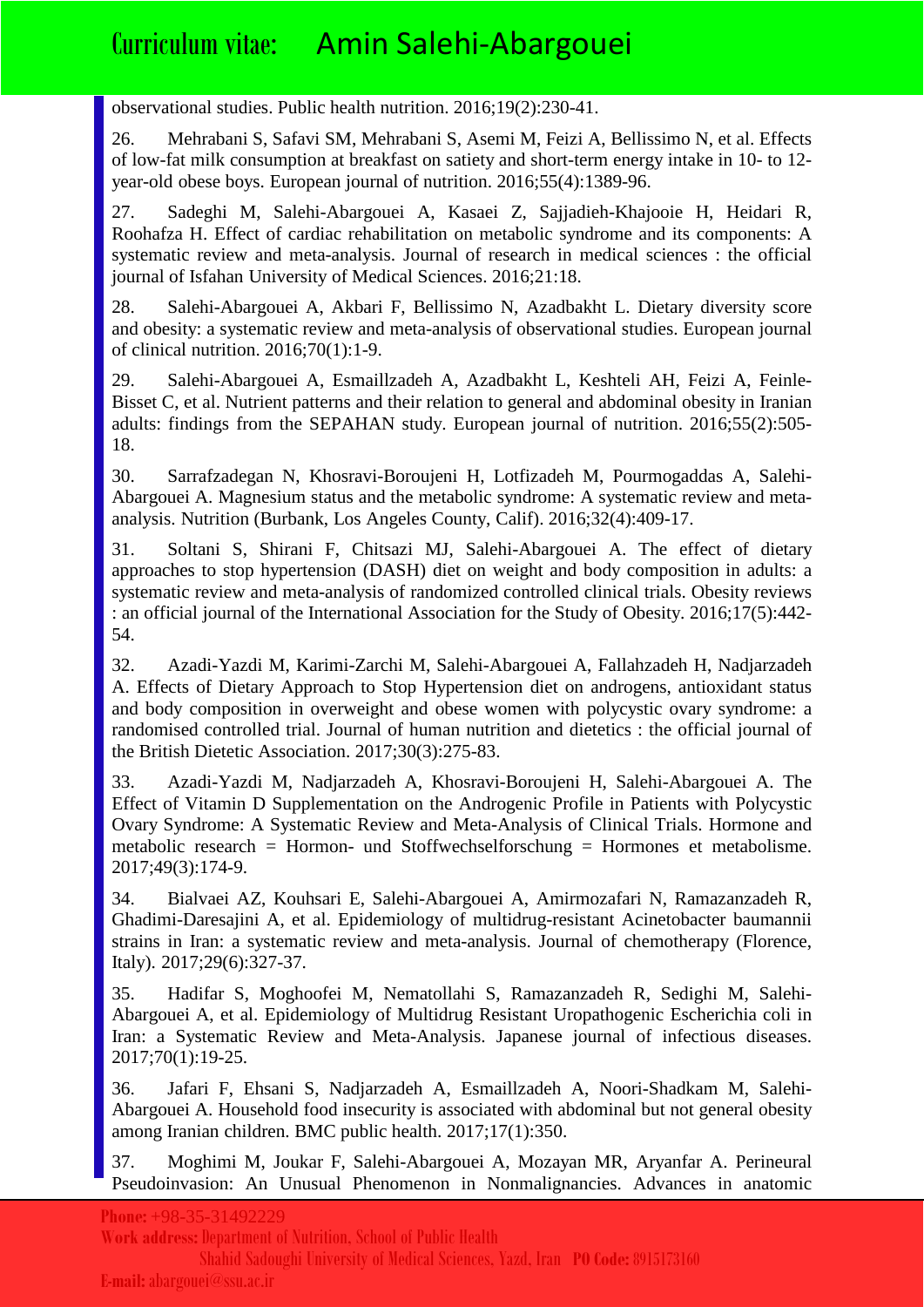#### pathology. 2017;24(2):88-98.

38. Salehi-Abargouei A, Ghiasvand R, Hariri M. Prebiotics, Prosynbiotics and Synbiotics: Can They Reduce Plasma Oxidative Stress Parameters? A Systematic Review. Probiotics and antimicrobial proteins. 2017;9(1):1-11.

39. Vaez H, Salehi-Abargouei A, Khademi F. Systematic review and meta-analysis of imipenem-resistant Pseudomonas aeruginosa prevalence in Iran. Germs. 2017;7(2):86-97.

40. Akbarian SA, Salehi-Abargouei A, Pourmasoumi M, Kelishadi R, Nikpour P, Heidari-Beni M. Association of Brain-derived neurotrophic factor gene polymorphisms with body mass index: A systematic review and meta-analysis. Advances in medical sciences. 2018;63(1):43-56.

41. Hamidiyan N, Salehi-Abargouei A, Rezaei Z, Dehghani-Tafti R, Akrami-Mohajeri F. The prevalence of Listeria spp. food contamination in Iran: A systematic review and metaanalysis. Food research international (Ottawa, Ont). 2018;107:437-50.

42. Kavezade S, Mozaffari-Khosravi H, Aflatoonian M, Asemi M, Mehrabani S, Salehi-Abargouei A. The effects of whole milk compared to skim milk and apple juice consumption in breakfast on appetite and energy intake in obese children: a three-way randomized crossover clinical trial. BMC nutrition. 2018;4:44.

43. Khoshbakht Y, Bidaki R, Salehi-Abargouei A. Vitamin D Status and Attention Deficit Hyperactivity Disorder: A Systematic Review and Meta-Analysis of Observational Studies. Advances in nutrition (Bethesda, Md). 2018;9(1):9-20.

44. Mirzaei M, Salehi-Abargouei A, Mirzaei M, Mohsenpour MA. Cohort Profile: The Yazd Health Study (YaHS): a population-based study of adults aged 20-70 years (study design and baseline population data). International journal of epidemiology. 2018;47(3):697- 8h.

45. Mohsenzadeh M, Salehi-Abargouei A, Tabibnejad N, Karimi-Zarchi M, Khalili MA. Impact of vitrification on human oocytes before and after in vitro maturation: A systematic review and meta-analysis. European journal of obstetrics, gynecology, and reproductive biology. 2018;227:19-26.

46. Mohsenzadeh M, Salehi-Abargouei A, Tabibnejad N, Karimi-Zarchi M, Khalili MA. Effect of vitrification on human oocyte maturation rate during in vitro maturation procedure: A systematic review and meta-analysis. Cryobiology. 2018;83:84-9.

47. Ramezani N, Moafi A, Nadjarzadeh A, Yousefian S, Reisi N, Salehi-Abargouei A. The Effect of Soy Nut Compared to Cowpea Nut on Body Weight, Blood Cells, Inflammatory Markers and Chemotherapy Complications in Children with Acute Lymphoblastic Leukemia: A Randomized Controlled Clinical Trial. Nutrition and cancer. 2018;70(7):1017-25.

48. Rouhani MH, Rashidi-Pourfard N, Salehi-Abargouei A, Karimi M, Haghighatdoost F. Effects of Egg Consumption on Blood Lipids: A Systematic Review and Meta-Analysis of Randomized Clinical Trials. Journal of the American College of Nutrition. 2018;37(2):99- 110.

49. Sakhaei R, Shahvazi S, Mozaffari-Khosravi H, Samadi M, Khatibi N, Nadjarzadeh A, et al. The Dietary Approaches to Stop Hypertension (DASH)-Style Diet and an Alternative Mediterranean Diet are Differently Associated with Serum Inflammatory Markers in Female Adults. Food and nutrition bulletin. 2018;39(3):361-76.

50. Sarebanhassanabadi M, Mirhosseini SJ, Mirzaei M, Namayandeh SM, Soltani MH,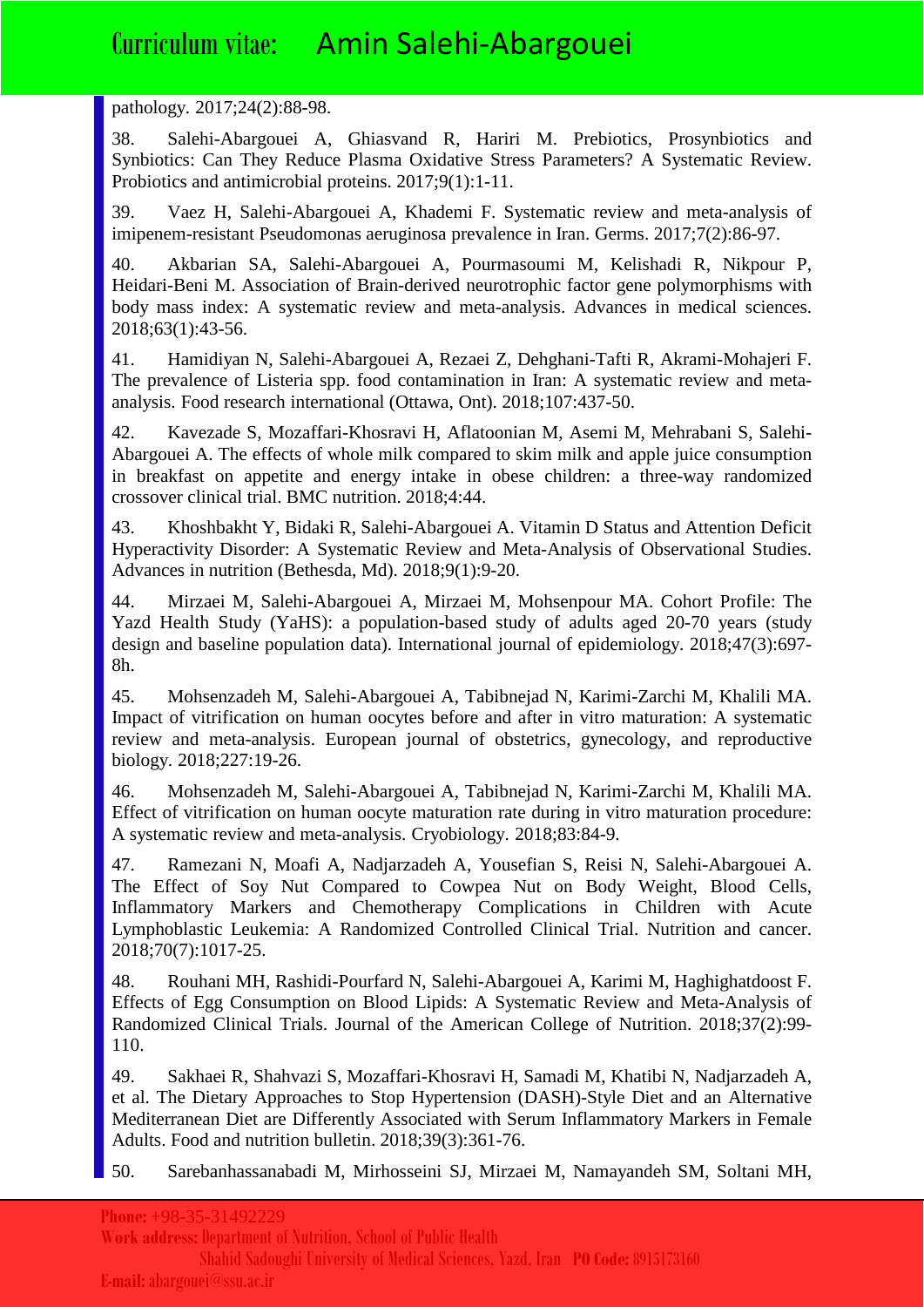Pakseresht M, et al. Effect of dietary habits on the risk of metabolic syndrome: Yazd Healthy Heart Project. Public health nutrition. 2018;21(6):1139-46.

51. Soltani S, Chitsazi MJ, Salehi-Abargouei A. The effect of dietary approaches to stop hypertension (DASH) on serum inflammatory markers: A systematic review and metaanalysis of randomized trials. Clinical nutrition (Edinburgh, Scotland). 2018;37(2):542-50.

52. Vaez H, Khademi F, Salehi-Abargouei A, Sahebkar A. Metallo-beta-Lactamaseproducing Pseudomonas aeruginosa in Iran: a systematic review and meta-analysis. Le infezioni in medicina. 2018;26(3):216-25.

53. Vaez H, Salehi-Abargouei A, Ghalehnoo ZR, Khademi F. Multidrug Resistant Pseudomonas aeruginosa in Iran: A Systematic Review and Metaanalysis. Journal of global infectious diseases. 2018;10(4):212-7.

54. Abdollahi S, Salehi-Abargouei A, Tabatabaie M, Sheikhha MH, Fallahzadeh H, Rahmanian M, et al. The effect of resveratrol supplementation on the expression levels of factors associated with cellular senescence and sCD163/sTWEAK ratio in patients with type 2 diabetes mellitus: study protocol for a double-blind controlled randomised clinical trial. BMJ open. 2019;9(7):e026337.

55. Abdollahi S, Salehi-Abargouei A, Toupchian O, Sheikhha MH, Fallahzadeh H, Rahmanian M, et al. The Effect of Resveratrol Supplementation on Cardio-Metabolic Risk Factors in Patients with Type 2 Diabetes: A Randomized, Double-Blind Controlled Trial. Phytotherapy research : PTR. 2019;33(12):3153-62.

56. Ali Mohsenpour M, Fallah-Moshkani R, Ghiasvand R, Khosravi-Boroujeni H, Mehdi Ahmadi S, Brauer P, et al. Adherence to Dietary Approaches to Stop Hypertension (DASH)- Style Diet and the Risk of Cancer: A Systematic Review and Meta-Analysis of Cohort Studies. Journal of the American College of Nutrition. 2019;38(6):513-25.

57. Amiri M, Ghaneian MT, Zare-Sakhvidi MJ, Rahmanian M, Nadjarzadeh A, Moghtaderi F, et al. The effect of canola oil compared with sesame and sesame-canola oil on cardio-metabolic biomarkers in patients with type 2 diabetes: Design and research protocol of a randomized, triple-blind, three-way, crossover clinical trial. ARYA atherosclerosis. 2019;15(4):168-78.

58. Amiri M, Ghiasvand R, Kaviani M, Forbes SC, Salehi-Abargouei A. Chocolate milk for recovery from exercise: a systematic review and meta-analysis of controlled clinical trials. European journal of clinical nutrition. 2019;73(6):835-49.

59. Ardekani MS, Salehi-Abargouei A, Mirzaei M, Fallahzadeh H, Nadjarzadeh A. Dietary habits in association with general and abdominal obesity in central Iran: Results from Yazd Health Study (YaHS). Diabetes & metabolic syndrome. 2019;13(4):2727-32.

60. Ghaedi E, Mohammadi M, Mohammadi H, Ramezani-Jolfaie N, Malekzadeh J, Hosseinzadeh M, et al. Effects of a Paleolithic Diet on Cardiovascular Disease Risk Factors: A Systematic Review and Meta-Analysis of Randomized Controlled Trials. Advances in nutrition (Bethesda, Md). 2019;10(4):634-46.

61. Gheflati A, Mohammadi M, Ramezani-Jolfaie N, Heidari Z, Salehi-Abargouei A, Nadjarzadeh A. Does pomegranate consumption affect weight and body composition? A systematic review and meta-analysis of randomized controlled clinical trials. Phytotherapy research : PTR. 2019;33(5):1277-88.

62. Karimi-Nazari E, Nadjarzadeh A, Masoumi R, Marzban A, Mohajeri SA, Ramezani-Jolfaie N, et al. Effect of saffron (Crocus sativus L.) on lipid profile, glycemic indices and antioxidant status among overweight/obese prediabetic individuals: A double-blinded,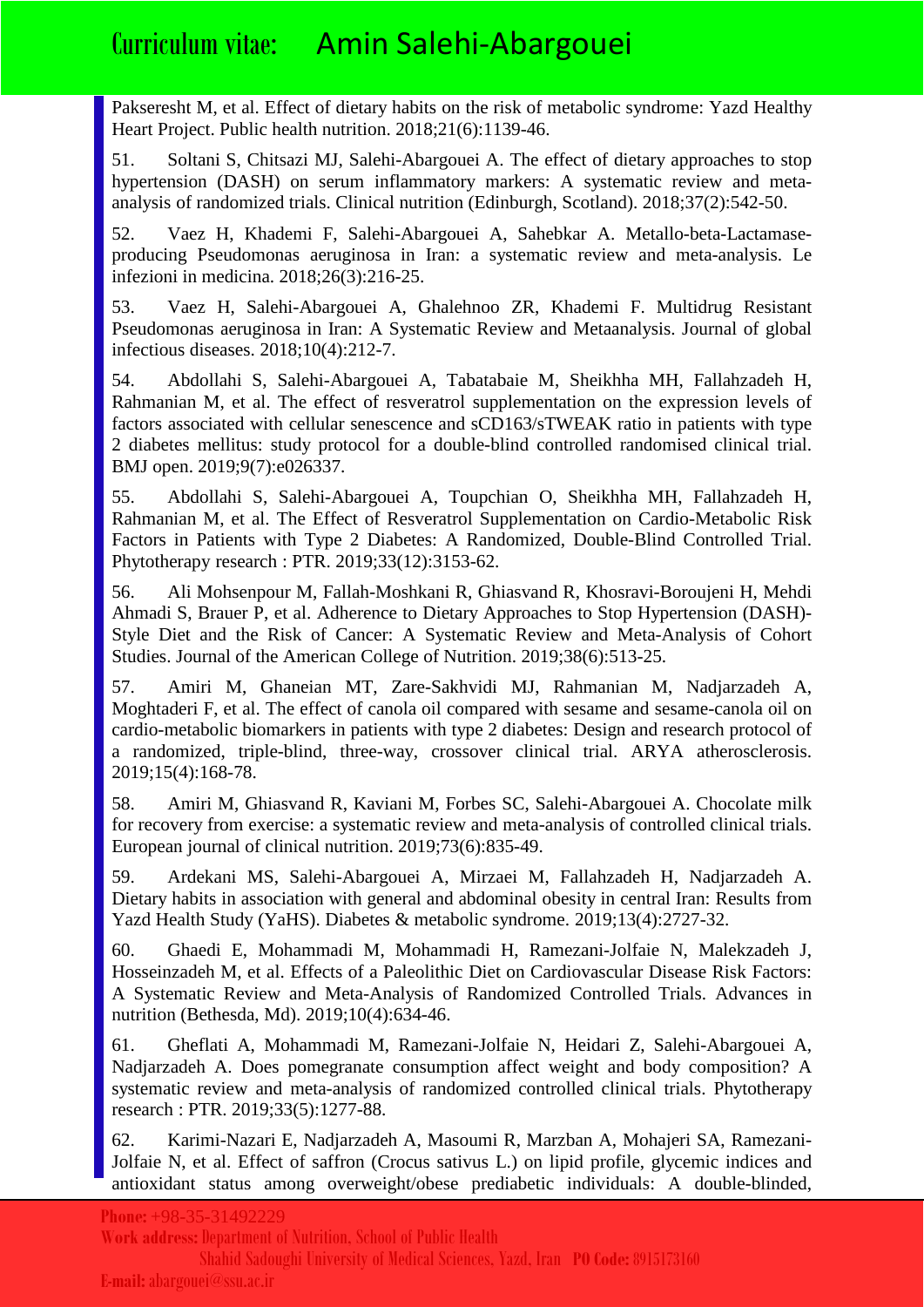randomized controlled trial. Clinical nutrition ESPEN. 2019;34:130-6.

63. Khatibi N, Shahvazi S, Nadjarzadeh A, Samadi M, Zare F, Salehi-Abargouei A. Empirically derived dietary patterns and serum inflammatory markers in Iranian female teachers: A cross-sectional study. Nutrition & dietetics: the journal of the Dietitians Association of Australia. 2019;76(4):462-71.

64. Lorzadeh E, Ramezani-Jolfaie N, Mohammadi M, Khoshbakht Y, Salehi-Abargouei A. The effect of hesperidin supplementation on inflammatory markers in human adults: A systematic review and meta-analysis of randomized controlled clinical trials. Chemicobiological interactions. 2019;307:8-15.

65. Mehri Z, Salehi-Abargouei A, Shahvazi S, Samadi M, Zare F, Nadjarzadeh A. The association between vitamin D status and metabolic syndrome and its components among female teachers residing in Yazd city. Endocrinologia, diabetes y nutricion. 2019;66(10):628- 38.

66. Mohammadi M, Ramezani-Jolfaie N, Lorzadeh E, Khoshbakht Y, Salehi-Abargouei A. Hesperidin, a major flavonoid in orange juice, might not affect lipid profile and blood pressure: A systematic review and meta-analysis of randomized controlled clinical trials. Phytotherapy research : PTR. 2019;33(3):534-45.

67. Mohsenpour MA, Kaseb F, Nazemian R, Mozaffari-Khosravi H, Fallahzadeh H, Salehi-Abargouei A. The effect of a new mixture of sugar and sugar-alcohols compared to sucrose and glucose on blood glucose increase and the possible adverse reactions: A phase I double-blind, three-way randomized cross-over clinical trial. Endocrinologia, diabetes y nutricion. 2019;66(10):647-53.

68. Morowatisharifabad MA, Salehi-Abargouei A, Mirzaei M, Rahimdel T. Behavioral beliefs of reducing salt intake from the perspective of people at risk of hypertension: An exploratory study. ARYA atherosclerosis. 2019;15(2):59-66.

69. Raeisi-Dehkordi H, Amiri M, Humphries KH, Salehi-Abargouei A. The Effect of Canola Oil on Body Weight and Composition: A Systematic Review and Meta-Analysis of Randomized Controlled Clinical Trials. Advances in nutrition (Bethesda, Md). 2019;10(3):419-32.

70. Rahimdel T, Morowatisharifabad MA, Salehi-Abargouei A, Mirzaei M, Fallahzadeh H. Evaluation of an education program based on the theory of planned behavior for salt intake in individuals at risk of hypertension. Health education research. 2019;34(3):268-78.

71. Ramezani-Jolfaie N, Mohammadi M, Salehi-Abargouei A. The effect of healthy Nordic diet on cardio-metabolic markers: a systematic review and meta-analysis of randomized controlled clinical trials. European journal of nutrition. 2019;58(6):2159-74.

72. Razmpoosh E, Safi S, Mazaheri M, Salehi-Abargouei A, Abdollahi N, Nazari M, et al. Effects of oral Nigella sativa oil on the expression levels and serum concentrations of adiponectin, PPAR- $\gamma$ , and TNF- $\alpha$  in overweight and obese women: a study protocol for a crossover-designed, double-blind, placebo-controlled randomized clinical trial. Trials. 2019;20(1):512.

73. Sakhaei R, Ramezani-Jolfaie N, Mohammadi M, Salehi-Abargouei A. The healthy Nordic dietary pattern has no effect on inflammatory markers: A systematic review and metaanalysis of randomized controlled clinical trials. Nutrition (Burbank, Los Angeles County, Calif). 2019;58:140-8.

74. Salehi-Abargouei A, Esmaillzadeh A, Azadbakht L, Keshteli AH, Afshar H, Feizi A, et al. Do patterns of nutrient intake predict self-reported anxiety, depression and

#### **Phone:** +98-35-31492229

**Work address:**Department of Nutrition, School of Public Health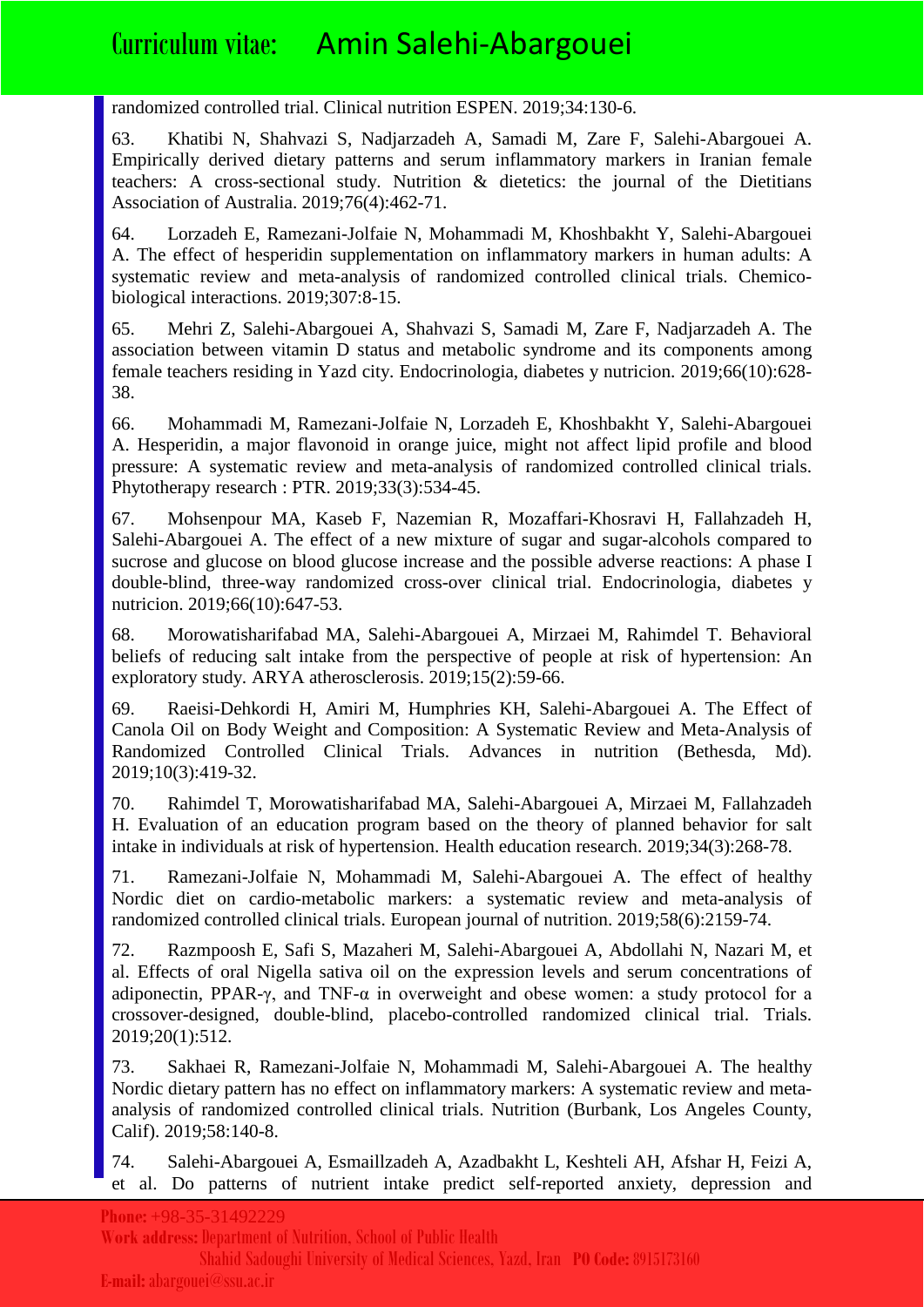psychological distress in adults? SEPAHAN study. Clinical nutrition (Edinburgh, Scotland). 2019;38(2):940-7.

75. Shahvazi S, Soltani S, Ahmadi SM, de Souza RJ, Salehi-Abargouei A. The Effect of Vitamin D Supplementation on Prostate Cancer: A Systematic Review and Meta-Analysis of Clinical Trials. Hormone and metabolic research  $=$  Hormon- und Stoffwechselforschung  $=$ Hormones et metabolisme. 2019;51(1):11-21.

76. Soltani S, Kolahdouz Mohammadi R, Shab-Bidar S, Vafa M, Salehi-Abargouei A. Sodium status and the metabolic syndrome: A systematic review and meta-analysis of observational studies. Critical reviews in food science and nutrition. 2019;59(2):196-206.

77. Amiri M, Raeisi-Dehkordi H, Salehi-Abargouei A. Comment on "Effects of Flaxseed Interventions on Circulating Inflammatory Biomarkers: A Systematic Review and Meta-Analysis of Randomized Controlled Trials". Advances in nutrition (Bethesda, Md). 2020;11(5):1399-400.

78. Amiri M, Raeisi-Dehkordi H, Sarrafzadegan N, Forbes SC, Salehi-Abargouei A. The effects of Canola oil on cardiovascular risk factors: A systematic review and meta-analysis with dose-response analysis of controlled clinical trials. Nutrition, metabolism, and cardiovascular diseases : NMCD. 2020;30(12):2133-45.

79. Dianatinasab M, Wesselius A, Salehi-Abargouei A, Yu EYW, Brinkman M, Fararouei M, et al. Adherence to a Western dietary pattern and risk of bladder cancer: A pooled analysis of 13 cohort studies of the Bladder Cancer Epidemiology and Nutritional Determinants international study. International journal of cancer. 2020;147(12):3394-403.

80. Fattahi Ardakani M, Salehi-Abargouei A, Sotoudeh A, Esmaeildokht S, Bahrevar V. Do Subjective Norms Predict the Screening of Cancer Patients' First-Degree Relatives? A Systematic Review and Meta-Analysis. Asian Pacific journal of cancer prevention : APJCP. 2020;21(6):1521-30.

81. Ghaedi E, Mohammadi M, Mohammadi H, Ramezani-Jolfaie N, Malekzadeh J, Hosseinzadeh M, et al. Reply to X Chen et al. Advances in nutrition (Bethesda, Md). 2020;11(4):1048-50.

82. Mirzavandi F, Mollahosseini M, Salehi-Abargouei A, Makiabadi E, Mozaffari-Khosravi H. Effects of garlic supplementation on serum inflammatory markers: A systematic review and meta-analysis of randomized controlled trials. Diabetes & metabolic syndrome. 2020;14(5):1153-61.

83. Panjeshahin A, Salehi-Abargouei A, Anari AG, Mohammadi M, Hosseinzadeh M. Association between empirically derived dietary patterns and polycystic ovary syndrome: A case-control study. Nutrition (Burbank, Los Angeles County, Calif). 2020;79-80:110987.

84. Pirmadah F, Ramezani-Jolfaie N, Mohammadi M, Talenezhad N, Clark CCT, Salehi-Abargouei A. Does L-carnitine supplementation affect serum levels of enzymes mainly produced by liver? A systematic review and meta-analysis of randomized controlled clinical trials. European journal of nutrition. 2020;59(5):1767-83.

85. Raeisi-Dehkordi H, Amiri M, Zimorovat A, Moghtaderi F, Zarei S, Forbes SC, et al. Canola oil compared with sesame and sesame-canola oil on glycaemic control and liver function in patients with type 2 diabetes: A three-way randomized triple-blind cross-over trial. Diabetes/metabolism research and reviews. 2020:e3399.

86. Ramezani-Jolfaie N, Aghaei S, Farashahi Yazd E, Moradi A, Mozaffari-Khosravi H, Amiri M, et al. The combined effects of cholesteryl ester transfer protein (CETP) TaqIB gene polymorphism and canola, sesame and sesame-canola oils consumption on metabolic

**Work address:**Department of Nutrition, School of Public Health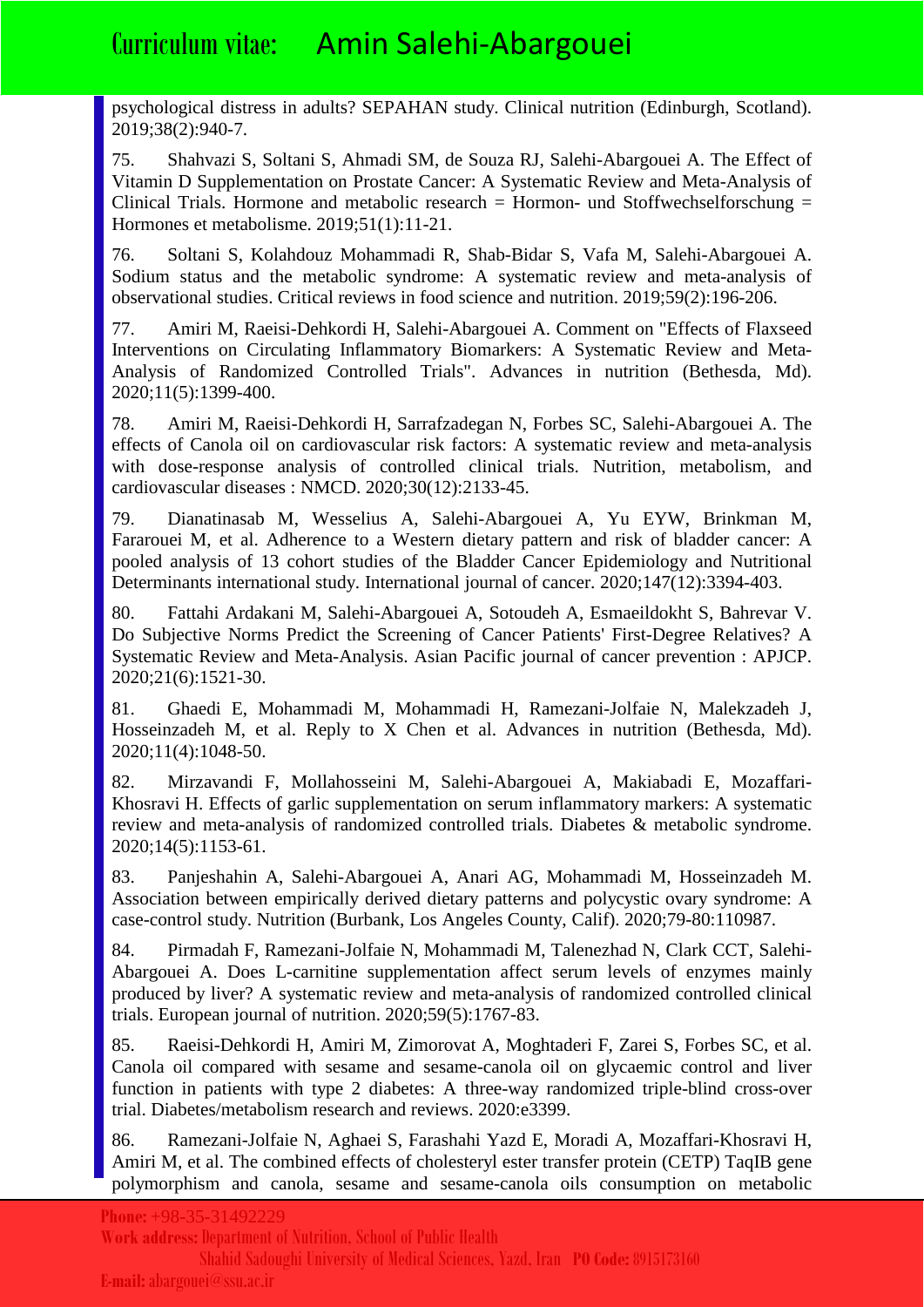response in patients with diabetes and healthy people. Journal of cardiovascular and thoracic research. 2020;12(3):185-94.

87. Ramezani-Jolfaie N, Aghaei S, Yazd EF, Moradi A, Mozaffari-Khosravi H, Zimorovat A, et al. Association of rs670 variant of APOA-1 gene with cardiometabolic markers after consuming sesame, canola and sesame-canola oils in adults with and without type 2 diabetes mellitus. Clinical nutrition ESPEN. 2020;38:129-37.

88. Ramezani-Jolfaie N, Mohammadi M, Salehi-Abargouei A. Effects of a healthy Nordic diet on weight loss in adults: a systematic review and meta-analysis of randomized controlled clinical trials. Eating and weight disorders : EWD. 2020;25(5):1141-50.

89. Razmpoosh E, Safi S, Abdollahi N, Nadjarzadeh A, Nazari M, Fallahzadeh H, et al. The effect of Nigella sativa on the measures of liver and kidney parameters: A systematic review and meta-analysis of randomized-controlled trials. Pharmacological research. 2020;156:104767.

90. Razmpoosh E, Safi S, Nadjarzadeh A, Fallahzadeh H, Abdollahi N, Mazaheri M, et al. The effect of Nigella sativa supplementation on cardiovascular risk factors in obese and overweight women: a crossover, double-blind, placebo-controlled randomized clinical trial. European journal of nutrition. 2020.

91. Sareban Hassanabadi M, Mirhosseini SJ, Mirzaei M, Namayandeh SM, Beiki O, Gannar F, et al. The Most Important Predictors of Metabolic Syndrome Persistence after 10 year Follow-Up: YHHP Study. International journal of preventive medicine. 2020;11:33.

92. Sarebanhassanabadi M, Mirhosseini SJ, Mirzaei M, Namayandeh SM, Soltani MH, Salehi-Abargouei A. The association between a dietary habits score and the risk of metabolic syndrome: A cohort study. Clinical nutrition (Edinburgh, Scotland). 2020;39(1):282-90.

93. Sarebanhassanabadi M, Shahriari Kalantari M, Boffetta P, Beiki O, Pakseresht M, Sarrafzadegan N, et al. Dietary habits and the 10-year risk of overweight and obesity in urban adult population: A cohort study predicated on Yazd Healthy Heart Project. Diabetes & metabolic syndrome. 2020;14(5):1391-7.

94. Shams-Rad S, Mohammadi M, Ramezani-Jolfaie N, Zarei S, Mohsenpour M, Salehi-Abargouei A. Hesperidin supplementation has no effect on blood glucose control: A systematic review and meta-analysis of randomized controlled clinical trials. British journal of clinical pharmacology. 2020;86(1):13-22.

95. Shareghfarid E, Sangsefidi ZS, Salehi-Abargouei A, Hosseinzadeh M. Empirically derived dietary patterns and food groups intake in relation with Attention Deficit/Hyperactivity Disorder (ADHD): A systematic review and meta-analysis. Clinical nutrition ESPEN. 2020;36:28-35.

96. Soltani S, Arablou T, Jayedi A, Salehi-Abargouei A. Adherence to the dietary approaches to stop hypertension (DASH) diet in relation to all-cause and cause-specific mortality: a systematic review and dose-response meta-analysis of prospective cohort studies. Nutrition journal. 2020;19(1):37.

97. Tabatabaie M, Abdollahi S, Salehi-Abargouei A, Clark CCT, Karimi-Nazari E, Fallahzadeh H, et al. The effect of resveratrol supplementation on serum levels of asymmetric de-methyl-arginine and paraoxonase 1 activity in patients with type 2 diabetes: A randomized, double-blind controlled trial. Phytotherapy research : PTR. 2020;34(8):2023-31.

98. Talenezhad N, Mohammadi M, Ramezani-Jolfaie N, Mozaffari-Khosravi H, Salehi-Abargouei A. Effects of l-carnitine supplementation on weight loss and body composition: A systematic review and meta-analysis of 37 randomized controlled clinical trials with dose-

**Work address:**Department of Nutrition, School of Public Health

Shahid Sadoughi University of Medical Sciences, Yazd, Iran **PO Code:** 8915173160

#### **E-mail:** abargouei@ssu.ac.ir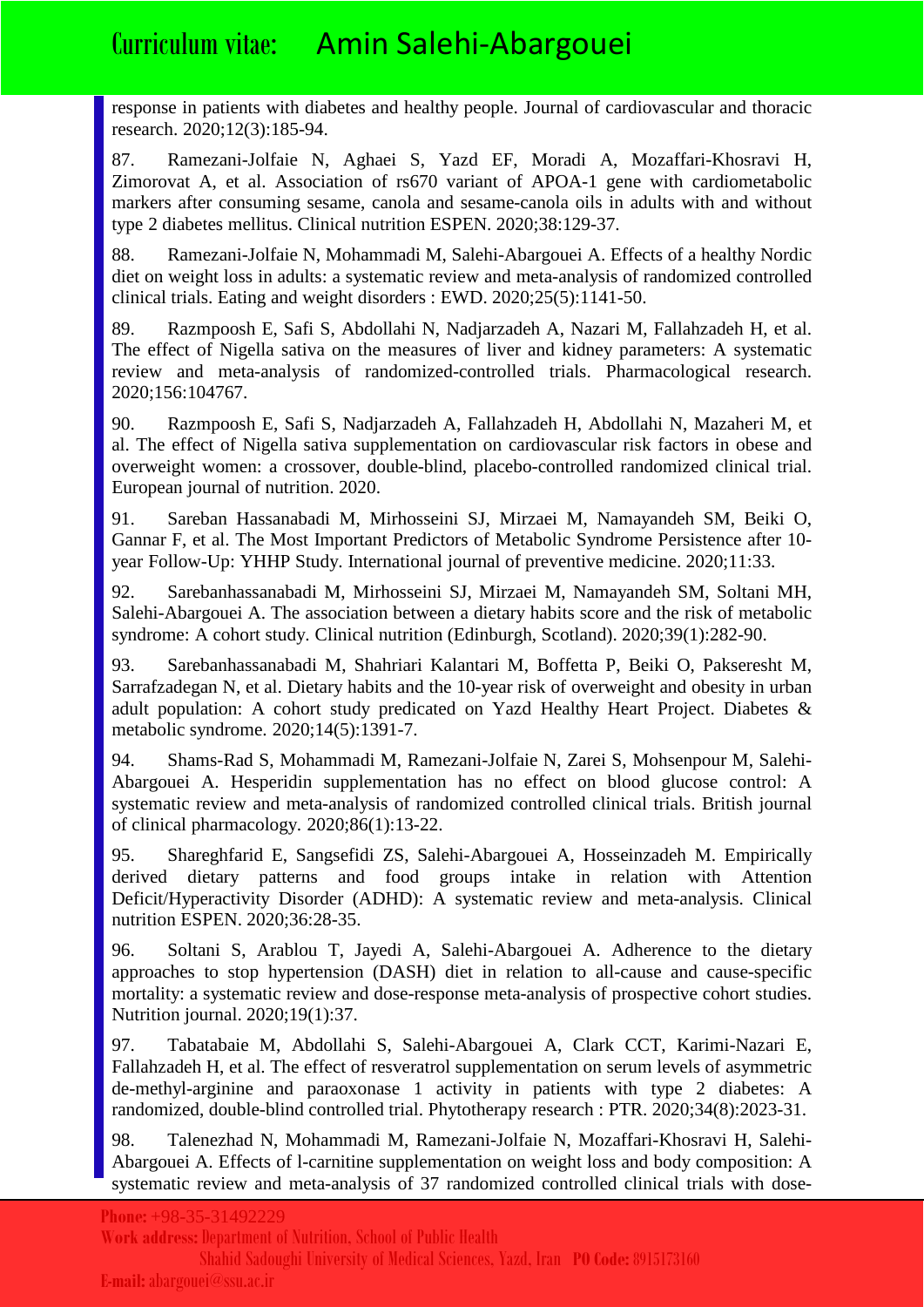response analysis. Clinical nutrition ESPEN. 2020;37:9-23.

99. Yazdanpanah Z, Azadi-Yazdi M, Hooshmandi H, Ramezani-Jolfaie N, Salehi-Abargouei A. Effects of cinnamon supplementation on body weight and composition in adults: A systematic review and meta-analysis of controlled clinical trials. Phytotherapy research : PTR. 2020;34(3):448-63.

100. Zimorovat A, Mohammadi M, Ramezani-Jolfaie N, Salehi-Abargouei A. The healthy Nordic diet for blood glucose control: a systematic review and meta-analysis of randomized controlled clinical trials. Acta diabetologica. 2020;57(1):1-12.

101. Abdollahi S, Soltani S, de Souza RJ, Forbes SC, Toupchian O, Salehi-Abargouei A. Associations between Maternal Dietary Patterns and Perinatal Outcomes: A Systematic Review and Meta-Analysis of Cohort Studies. Advances in nutrition (Bethesda, Md). 2021.

102. Beigrezaei S, Yazdanpanah Z, Soltani S, Rajaie SH, Mohseni-Takalloo S, Zohrabi T, et al. The effects of exercise and low-calorie diets compared with low-calorie diets alone on health: a protocol for systematic reviews and meta-analyses of controlled clinical trials. Systematic reviews. 2021;10(1):120.

103. Izadi M, Khalili MA, Salehi-Abargouei A, Rezvani ME, Aflatoonian B. Use of zona pellucida-bound spermatozoa as a natural selection in improvement of ICSI outcomes: A systematic review and meta-analysis. Andrologia. 2021:e14022.

104. Khoshbakht Y, Moghtaderi F, Bidaki R, Hosseinzadeh M, Salehi-Abargouei A. The effect of dietary approaches to stop hypertension (DASH) diet on attention-deficit hyperactivity disorder (ADHD) symptoms: a randomized controlled clinical trial. European journal of nutrition. 2021.

105. Lorzadeh E, Akhondi-Meybodi M, Mozaffari-Khosravi H, Mirzaei M, Salehi-Abargouei A. Association between empirically derived dietary patterns and liver function tests in adults: Shahedieh cohort study. Nutrition (Burbank, Los Angeles County, Calif). 2021;81:110897.

106. Mahdavifar B, Hosseinzadeh M, Salehi-Abargouei A, Mirzaei M, Vafa M. Dietary intake of B vitamins and their association with depression, anxiety, and stress symptoms: A cross-sectional, population-based survey. Journal of affective disorders. 2021;288:92-8.

107. Moghtaderi F, Amiri M, Zimorovat A, Raeisi-Dehkordi H, Rahmanian M, Hosseinzadeh M, et al. The effect of canola, sesame and sesame-canola oils on body fat and composition in adults: a triple-blind, three-way randomised cross-over clinical trial. International journal of food sciences and nutrition. 2021;72(2):226-35.

108. Nadjarzadeh A, Ghadiri-Anari A, Ramezani-Jolfaie N, Mohammadi M, Salehi-Abargouei A, Namayande SM, et al. Effect of hypocaloric high-protein, low-carbohydrate diet supplemented with fennel on androgenic and anthropometric indices in overweight and obese women with polycystic ovary syndrome: A randomized placebo-controlled trial. Complementary therapies in medicine. 2021;56:102633.

109. Raeisi-Dehkordi H, Amiri M, Moghtaderi F, Zimorovat A, Rahmanian M, Mozaffari-Khosravi H, et al. Effects of sesame, canola and sesame-canola oils on body weight and composition in adults with type 2 diabetes mellitus: A randomized triple-blind cross-over clinical trial. Journal of the science of food and agriculture. 2021.

110. Safi S, Razmpoosh E, Fallahzadeh H, Mazaheri M, Abdollahi N, Nazari M, et al. The effect of Nigella sativa on appetite, anthropometric and body composition indices among overweight and obese women: A crossover, double-blind, placebo-controlled, randomized clinical trial. Complementary therapies in medicine. 2021;57:102653.

**Phone:** +98-35-31492229

**Work address:**Department of Nutrition, School of Public Health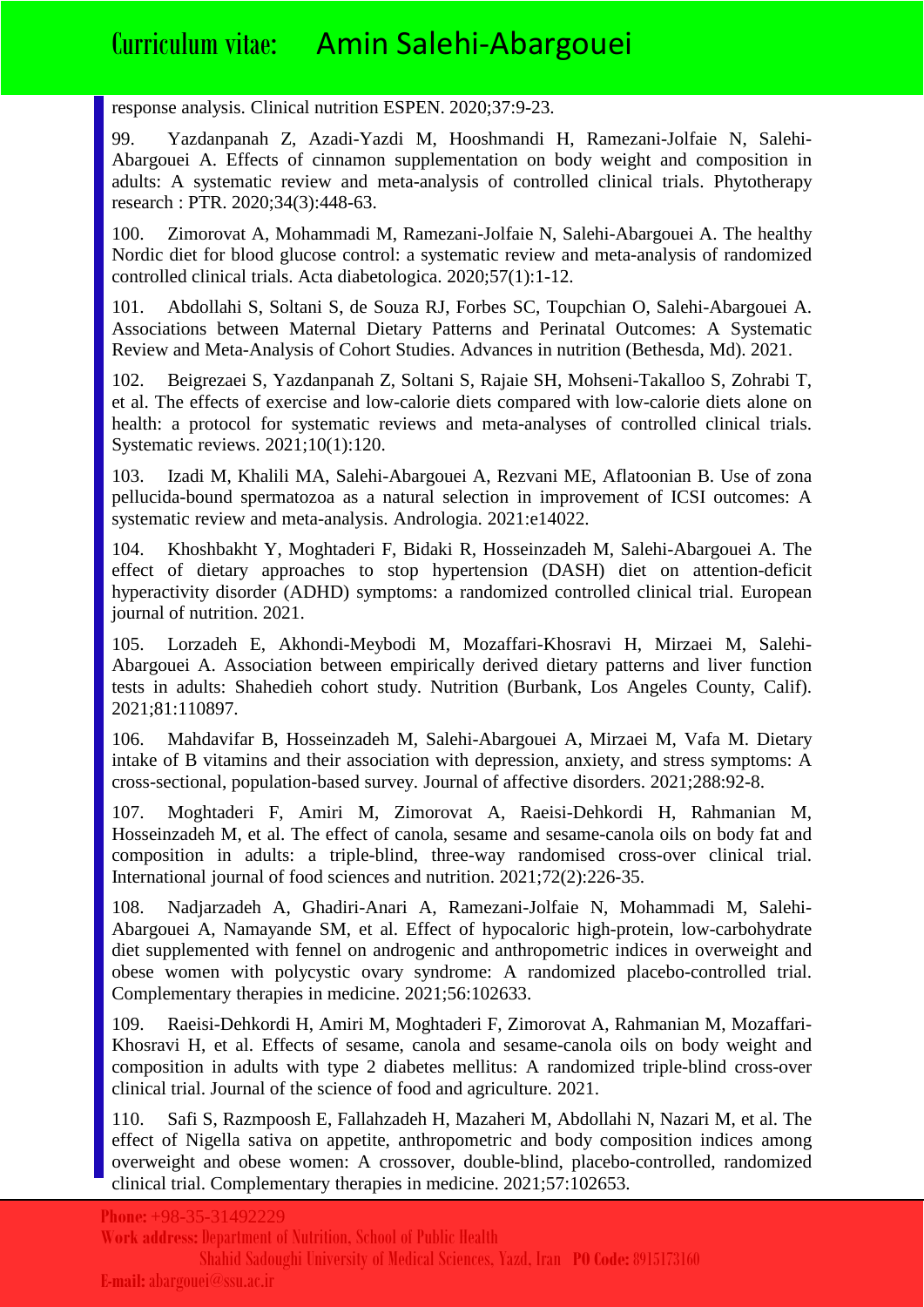111. Sharafi Z, Ehrampoush MH, Salehi-Abargouei A, Sakhvidi MJZ, Askarishahi M, Mirzaei M, et al. Investigation of the association between pesticide exposure and the prevalence of type 2 diabetes in Shahedieh population in Yazd. Environmental science and pollution research international. 2021.

112. Tabatabaie M, Soltani S, Mozaffari-Khosravi H, Salehi-Abargouei A. Zinc Supplementation Might Not Affect Serum Leptin and Adiponectin Levels in Adults: A Systematic Review and Meta-Analysis of Randomized Controlled Clinical Trials. Iranian journal of public health. 2021;50(2):245-56.

113. Toupchian O, Abdollahi S, Salehi-Abargouei A, Heshmati J, Clark CCT, Sheikhha MH, et al. The effects of resveratrol supplementation on PPARα, p16, p53, p21 gene expressions, and sCD163/sTWEAK ratio in patients with type 2 diabetes mellitus: A doubleblind controlled randomized trial. Phytotherapy research : PTR. 2021.

#### **Papers in peer-reviewed National Journals:**

1. **Salehi Abargouei A**, Kalantari N, Omidvar N, Rashidkhani B, Houshiar rad A, Afkham Ebrahimi A. Association between Breastfeeding Pattern and Likelihood of Myopia in 6-7 year Old Children. Hakim Research Journal 2009; 12(3): 30- 39.

2. Basirat R, **Abargouei A.S**, Esmaillzadeh A. The association between household food insecurity and childhood obesity among school age children in Farokhshahr. Koomesh. Winter 2012.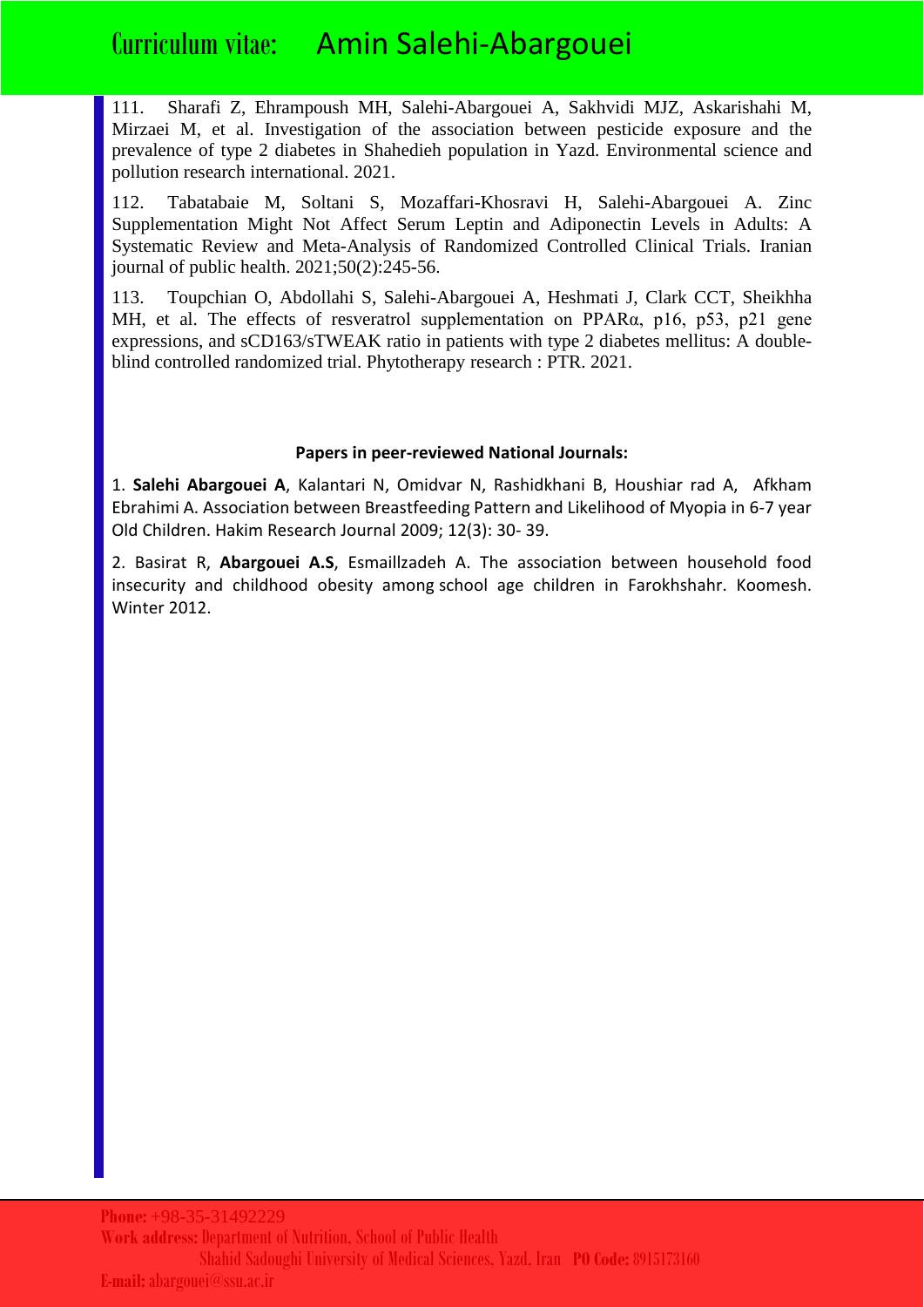#### **Research Projects:**

1. Association between Breastfeeding Pattern and Likelihood of Myopia in 6-7 year Old Children, Tehran, Iran, 2009-2010 (Principal investigator).

2. Assessing the relation of non alcoholic carbonated beverage consumption with dental erosion and Osteoporosis in workers of Zamzam and Khosh Taam Co, Shiraz, Iran, 2006 (Principal Investigator).

3. Behavioral and social factors related to fruit and vegetable consumption among Tehrani adolescents, Tehran, Iran, 2008 (research director).

4. Assessing the coliform and E.coli infection in Suburban Buses' drinking water, Shiraz, Iran, 2005 (research director).

5. Assessing the knowledge of general physicians working in Shiraz about nutrition and diet therapy in diabetes, hypertension and obesity in 2005 (research director).

6. Prevalence underweight, overweight and obesity among Zaboli School-aged children: a comparison between international and Iranians' national criteria in 2009 (research director).

7. Effect of dairy consumption on weight and body composition in adults: a systematic review and meta-analysis of randomized controlled clinical trials (Principal investigator).

8. The interaction between nutrient patterns, psychological profile and personality in relation to general and abdominal obesity in Isfahani adults

9. The association between priori defined dietary patterns and metabolic syndrome among female teachers residing in Yazd, Iran – 2015

10- Dietary patterns in association with metabolic syndrome among female teachers residing in Yazd, Iran – 2015

11- Yazd Nutrition Survey-2016

12- The Yazd Health Study (YaHS): a population-based study of adults aged 20-70 years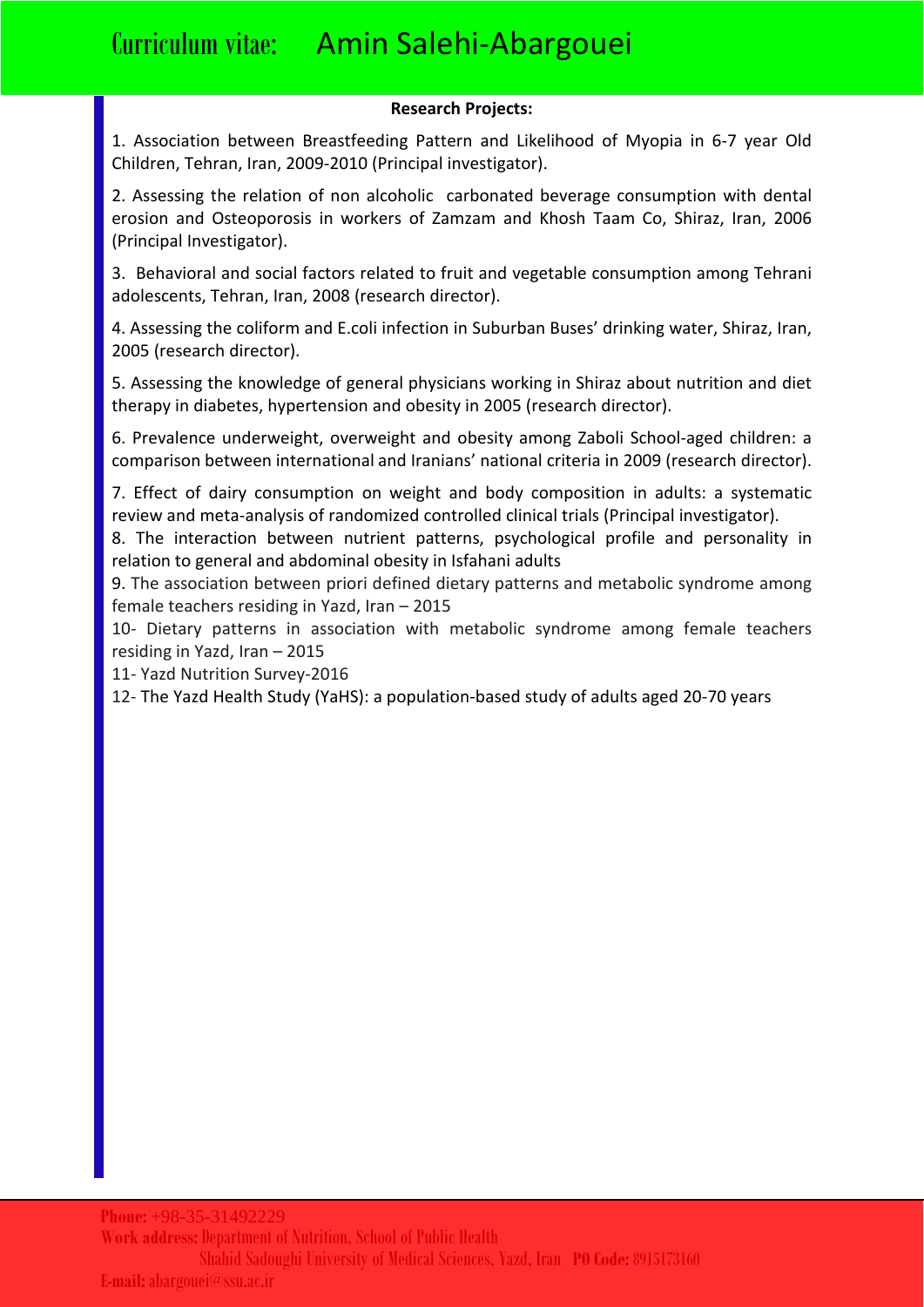#### **Paper Presentations in National Congresses:**

#### **Oral:**

1. Assessing the relation of non alcoholic carbonated beverage consumption with dental erosion and Osteoporosis in workers of Zamzam and Khosh Taam Co, Shiraz, Iran, presented in 8<sup>th</sup> national and first international congress of medical students, Shiraz, Iran, 2007.

2. The effect of Aerobic exercise with and without diet on weight change, presented in First national congress of obesity prevention and treatment, Tehran, Iran, 2007.

3. Association between Breastfeeding Pattern and Likelihood of Myopia in 6-7 year Old Children, presented in  $11<sup>th</sup>$  national congress of nutrition, Shiraz, Iran, 2010.

4. Prevalence of Underweight, overweight and obesity among Zaboli School-aged children: a comparison between international and Iranians' national criteria in 2009, presented in 11<sup>th</sup> national congress of nutrition, Shiraz, Iran, 2010.

5. Effect of DASH style diet on fatal or non-fatal cardiovascular diseases (CVDs) incidence: a systematic review and meta-analysis on prospective studies, presented in  $12<sup>th</sup>$  national congress of nutrition, Isfahan, Iran, 2012.

6. Effects of Dietary Approaches to Stop Hypertension (DASH) diet on some risk of developing type 2 diabetes: a systematic review and meta-analysis on controlled clinical trials, presented in  $12<sup>th</sup>$  national congress of nutrition, Isfahan, Iran, 2012.

7. Effect of dairy consumption on weight and body composition in adults: a systematic review and meta-analysis of randomized controlled clinical trials, presented in  $12<sup>th</sup>$  national congress of nutrition, Isfahan, Iran, 2012.

8. Obesity in association with intelligence quotient in 7-11 years old Isfahani children, presented in  $12^{th}$  national congress of nutrition, Isfahan, Iran, 2012.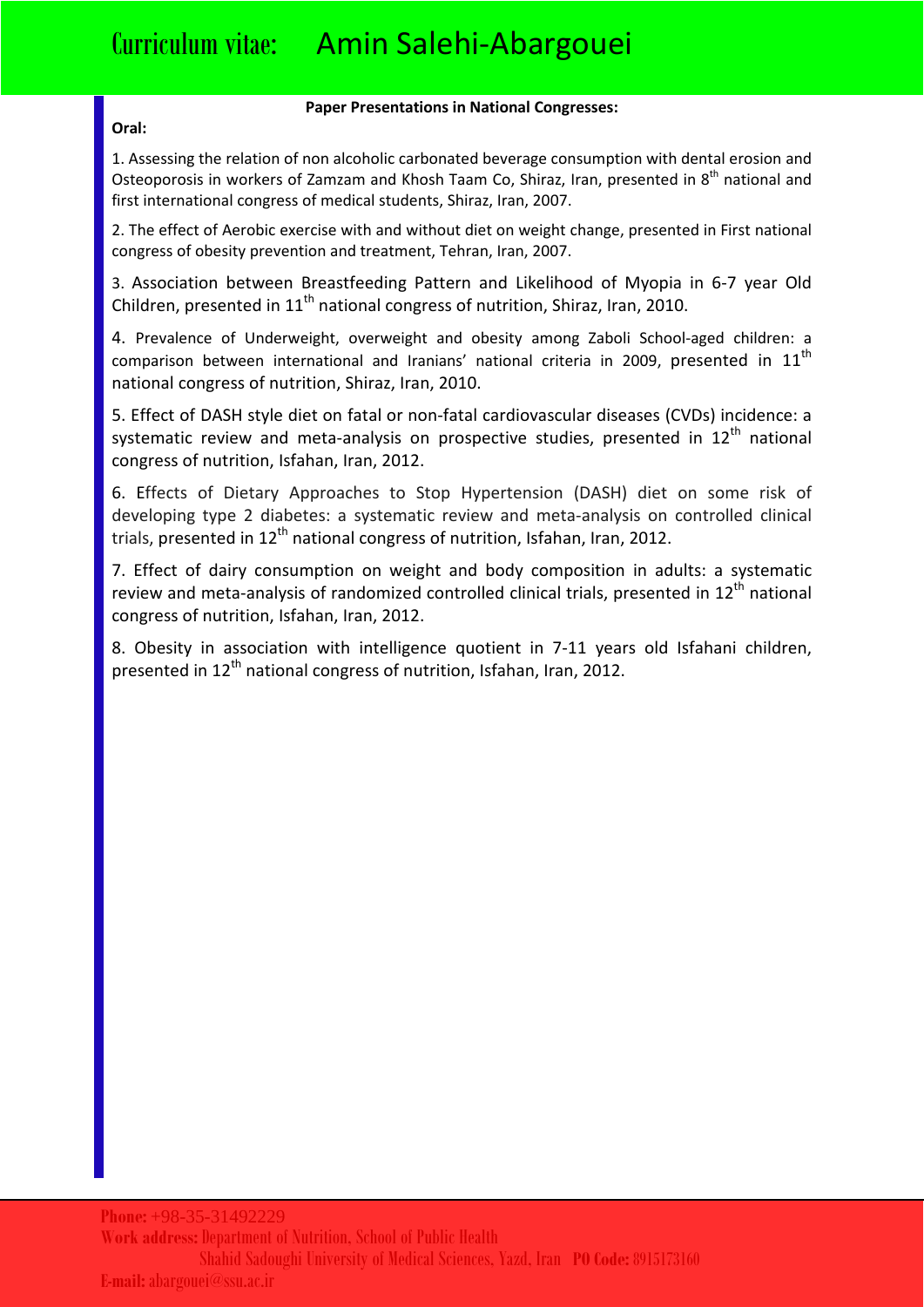#### **Poster:**

1. Assessing the knowledge of general physicians working in Shiraz about nutrition and diet therapy in diabetes, hypertension and obesity in 2005, presented in  $9<sup>th</sup>$  national congress of nutrition, Tabriz, Iran, 2006.

2. Association between Breastfeeding duration and Likelihood of Myopia in 6-7 year Old Children, presented in  $11<sup>th</sup>$  national congress of nutrition, Shiraz, Iran, 2010.

3. Relationship between anthropometric measurements and myopia in 6-7 year old children, presented in  $11<sup>th</sup>$  national congress of nutrition, Shiraz, Iran, 2010.

4. Relationship between neonatal anthropometric characteristics and myopia in 6-7 year old children, presented in  $11<sup>th</sup>$  national congress of nutrition, Shiraz, Iran, 2010.

5. Prevalence of diabetes among CCU confined patients in Isabn Maryam hospital in the first 6 months of 2009, Isfahan, presented in  $11<sup>th</sup>$  national congress of nutrition, Shiraz, Iran, 2010.

6. Association between blood sugar and lipid profile and blood urea nitrogen among patients CCU confined patients in Isabn Maryam hospital in the first 6 months of 2009, Isfahan, presented in  $11<sup>th</sup>$  national congress of nutrition, Shiraz, Iran, 2010.

7. Prevalence of food insecurity among elementary school children, Farrokhshahr, Iran, 2010, presented in  $11<sup>th</sup>$  national congress of nutrition, Shiraz, Iran, 2010.

8. Prevalence of Underweight, overweight and obesity based on CDC, WHO, IOTF and Iranian's national criteria among elementary school children living in Farrokhshahr, Iran, 2010, presented in  $11<sup>th</sup>$  national congress of nutrition, Shiraz, Iran, 2010.

9. Food insecurity and obesity among elementary school children living in Farrokhshahr, Iran, 2010, presented in  $11<sup>th</sup>$  national congress of nutrition, Shiraz, Iran, 2010.

10. Prevalence of central obesity among elementary school children, Farrokhshahr, Iran, 2010, presented in  $11<sup>th</sup>$  national congress of nutrition, Shiraz, Iran, 2010.

11. Assessing the coliform and E.coli infection in Suburban Buses' drinking water, Shiraz, Iran, 2005, presented in  $11<sup>th</sup>$  national congress of nutrition, Shiraz, Iran, 2010.

### **Published books:**

1. Ariainejad A, Afkhami M, Salehi Abargouei A, Modern Athletic nutrition. Sarva, Avaye masih, 2010 (in Persian).

### **Workshops attended:**

1. Introduction to research methodology, Shiraz University of Medical Sciences, 2006.

2. Ethics in food and nutrition research, Shahid Beheshti University of Medical Sciences, 2008.